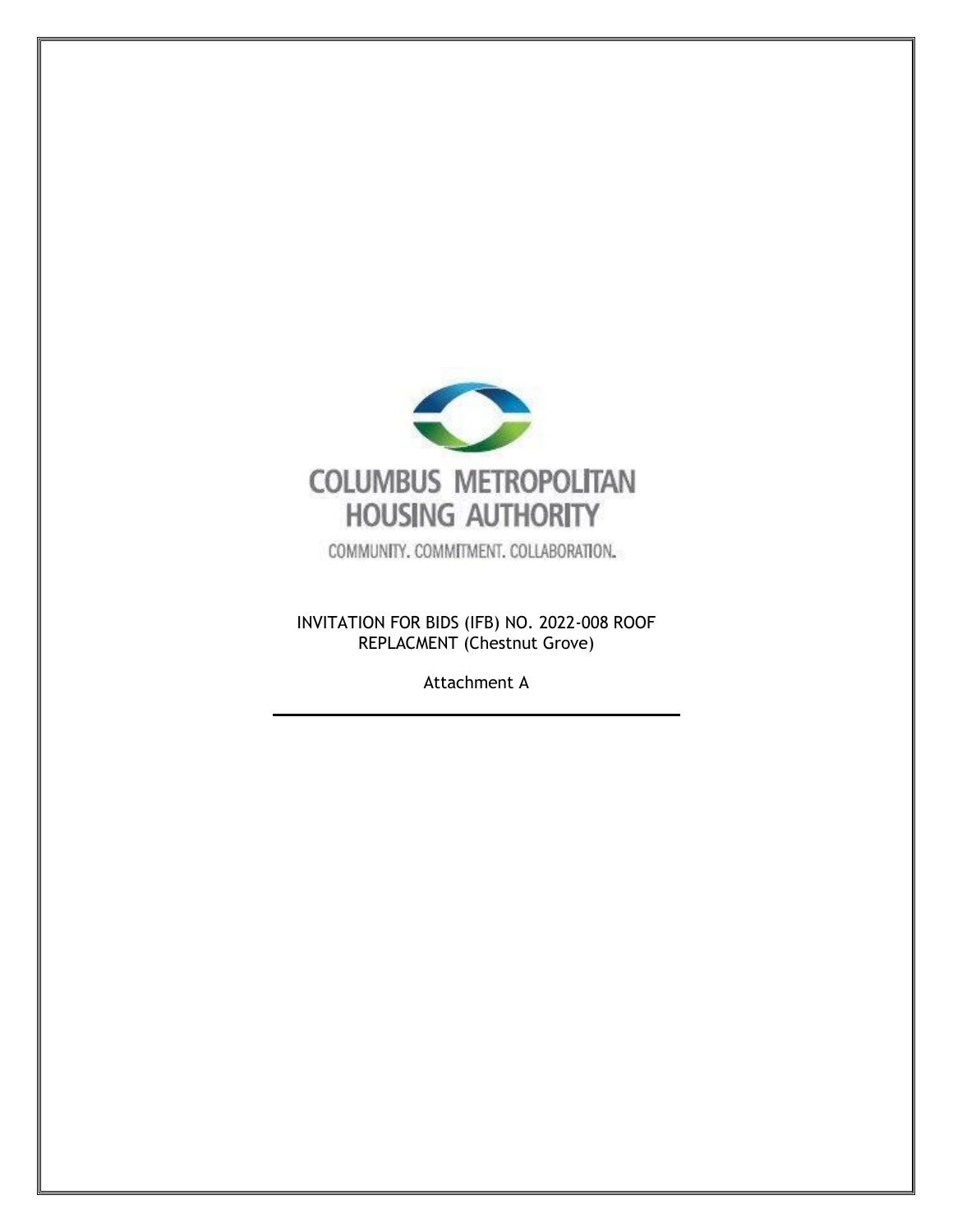### **Roof Building #1**

# **Description Description**

| 1. Tear off composition shingles (no haul off)                   | 241.39 SQ   |
|------------------------------------------------------------------|-------------|
| 2. Remove Additional charge for steep roof - 7/12 to 9/12 slope  | 2.23 SQ     |
| 3. Remove Additional charge for steep roof - 10/12 - 12/12 slope | 24.48 SQ    |
| 4. Remove Additional charge for high roof (2 stories or greater) | 241.39 SQ   |
| 5. Rubber roofing - Fully adhered system - 45 mil                | 1.00 SQ     |
| 6. Roofing felt - 15 lb.                                         | 241.39 SQ   |
| 7. R&R Drip edge                                                 | 1,071.00 LF |
| 8. R&R Valley metal - (W) profile                                | 506.00 LF   |
| 9. Asphalt starter - universal starter course                    | 1,071.00 LF |
| 10. Laminated - comp. shingle rfg. - w/out felt                  | 242.00 SQ   |
| 11. Material Only Laminated - comp. shingle rfg. - w/out felt    | 24.33 SQ    |
| This supports the waste factor for materials only.               |             |
| 12. Additional charge for high roof (2 stories or greater)       | 241.39 SQ   |
| 13. Additional charge for steep roof - 7/12 to 9/12 slope        | 2.23 SQ     |
| 14. Additional charge for steep roof - 10/12 - 12/12 slope       | 24.48 SQ    |
| 15. R&R Flashing - L flashing - color finish                     | 12.00 LF    |
| 16. Step flashing                                                | 94.00 LF    |
| 17. Flashing - pipe jack                                         | 20.00 EA    |
| 18. Roof vent - turtle type - Metal                              | 52.00 EA    |
| 19. Rain cap - 8"                                                | 7.00 EA     |
| 20. Continuous ridge vent - shingle-over style                   | 376.55 LF   |
| 21. Ridge cap - composition shingles                             | 883.00 LF   |
| <b>General Conditions:</b>                                       |             |
| 22. Roofing - General Laborer - per hour                         | 56.00 HR    |
| 23. Temporary protection - allowance                             | 1.00 EA     |
| 24. Dumpster load - Approx. 30 yards, 5-7 tons of debris         | 5.00 EA     |
| 25. Telehandler/forklift and operator                            | 80.00 HR    |

### Roof Building #2

### **Description Contract Contract Contract Contract Contract Contract Contract Contract Contract Contract Contract Contract Contract Contract Contract Contract Contract Contract Contract Contract Contract Contract Contract Co**

| <b>Roofing Items:</b>                                                |          |
|----------------------------------------------------------------------|----------|
| 26. Tear off composition shingles (no haul off)                      | 61.62 SQ |
| 27. Remove Additional charge for steep roof - 7/12 to 9/12 slope     | 59.33 SO |
| 28. Remove Additional charge for steep roof $-10/12 - 12/12$ slope   | 2.05 SO  |
| 29. Remove Additional charge for steep roof greater than 12/12 slope | 0.24 SO  |
| 30. Roofing felt - 15 lb.                                            | 61.62 SO |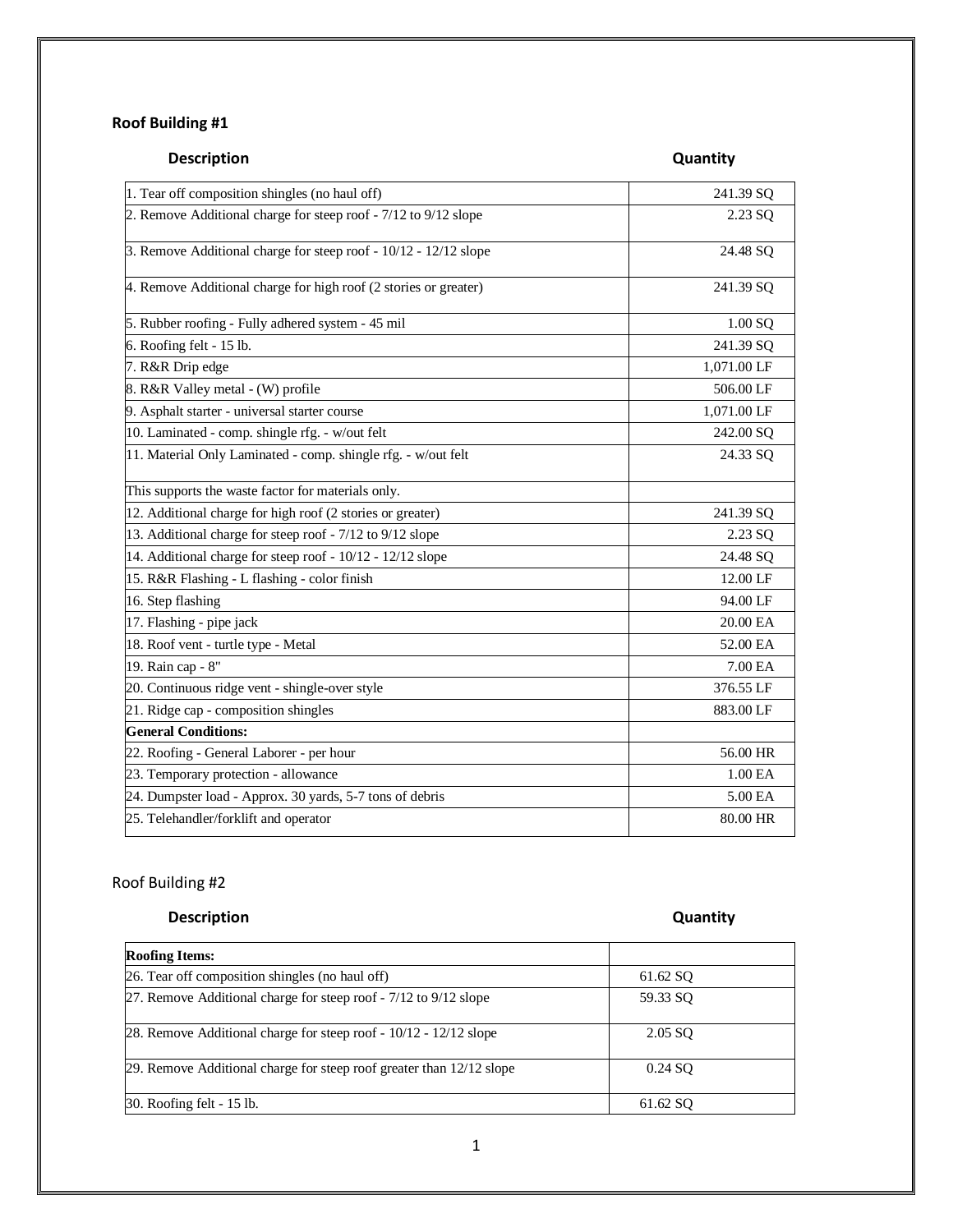| 31. R&R Drip edge                                             | 605.00 LF |
|---------------------------------------------------------------|-----------|
| 32. R&R Valley metal - (W) profile                            | 152.00 LF |
| 33. Asphalt starter - universal starter course                | 605.00 LF |
| 34. Laminated - comp. shingle rfg. - w/out felt               | 62.00 SQ  |
| 35. Material Only Laminated - comp. shingle rfg. - w/out felt | 6.33 SQ   |
| This supports the waste factor for materials only.            |           |
| 36. Additional charge for steep roof greater than 12/12 slope | 0.24 SQ   |
| 37. Additional charge for steep roof - 7/12 to 9/12 slope     | 59.33 SQ  |
| 38. Additional charge for steep roof - 10/12 - 12/12 slope    | 2.05 SQ   |
| 39. R&R Flashing - L flashing - color finish                  | $1.00$ LF |
| 40. Step flashing                                             | 81.00 LF  |
| 41. Flashing - pipe jack                                      | 5.00 EA   |
| 42. Roof vent - turtle type - Metal                           | 5.00 EA   |
| 43. Continuous ridge vent - shingle-over style                | 206.55 LF |
| 44. Ridge cap - composition shingles                          | 243.00 LF |
| <b>General Conditions:</b>                                    |           |
| 45. Roofing - General Laborer - per hour                      | 15.00 HR  |
| 46. Temporary protection - allowance                          | 1.00 EA   |
| 47. Dumpster load - Approx. 30 yards, 5-7 tons of debris      | 1.25 EA   |
| 48. Telehandler/forklift and operator                         | 40.00 HR  |

### Roof Building #3

# **Description Description**

| 50. Remove Additional charge for steep roof - 7/12 to 9/12 slope     | 59.33 SQ  |
|----------------------------------------------------------------------|-----------|
| 51. Remove Additional charge for steep roof - 10/12 - 12/12 slope    | 2.05 SQ   |
| 52. Remove Additional charge for steep roof greater than 12/12 slope | $0.24$ SQ |
| 53. Roofing felt - 15 lb.                                            | 61.62 SQ  |
| 54. R&R Drip edge                                                    | 605.00 LF |
| 55. R&R Valley metal - (W) profile                                   | 152.00 LF |
| 56. Asphalt starter - universal starter course                       | 605.00 LF |
| 57. Laminated - comp. shingle rfg. - w/out felt                      | 62.00 SO  |
| 58. Material Only Laminated - comp. shingle rfg. - w/out felt        | 6.33 SQ   |
| This supports the waste factor for materials only.                   |           |
| 59. Additional charge for steep roof greater than 12/12 slope        | $0.24$ SQ |
| 60. Additional charge for steep roof - 7/12 to 9/12 slope            | 59.33 SQ  |
| 61. Additional charge for steep roof $-10/12 - 12/12$ slope          | 2.05 SQ   |
| 62. R&R Flashing - L flashing - color finish                         | $1.00$ LF |
| 63. Step flashing                                                    | 81.00 LF  |
| 64. Flashing - pipe jack                                             | 5.00 EA   |
| 65. Roof vent - turtle type - Metal                                  | 5.00 EA   |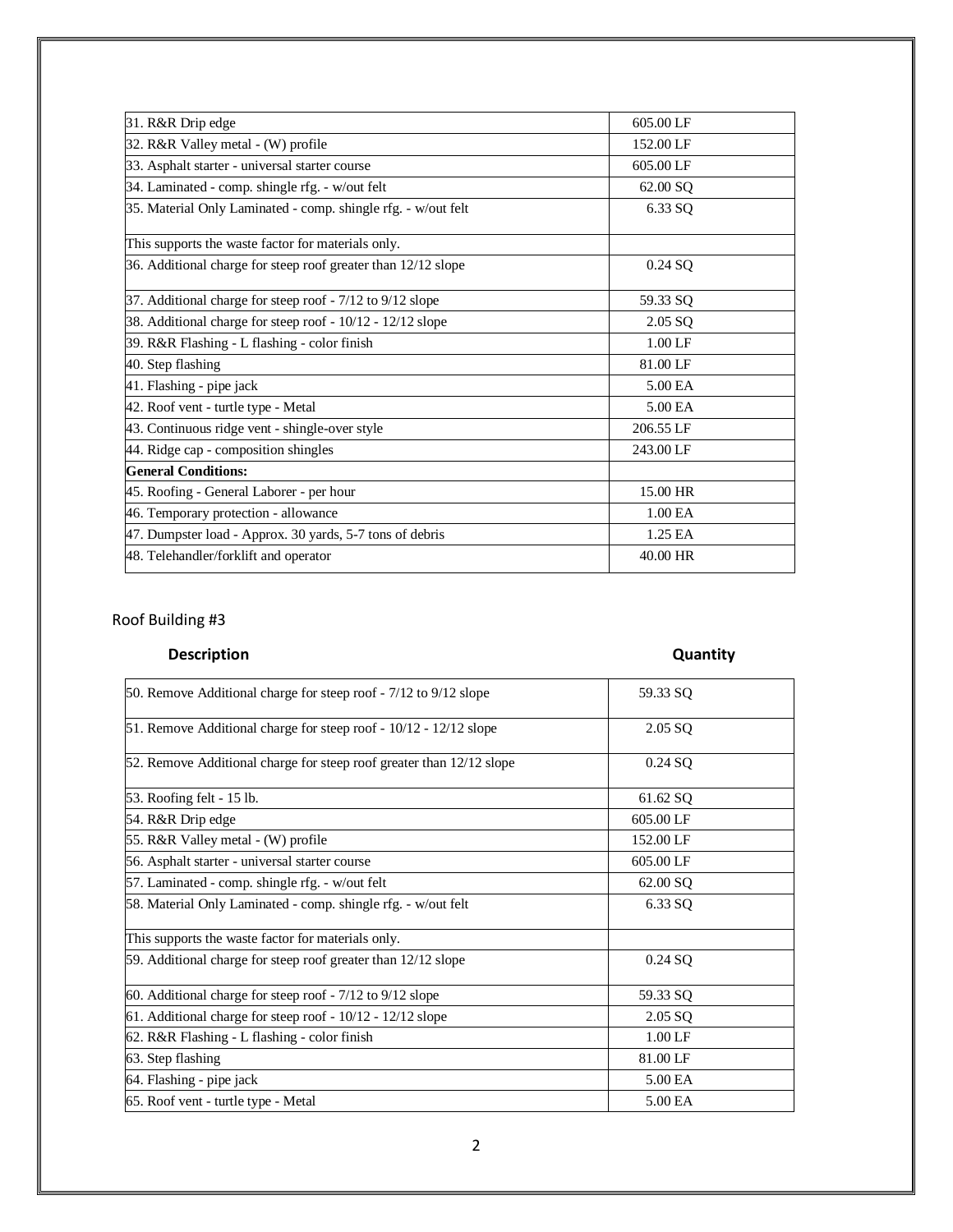| 66. Continuous ridge vent - shingle-over style           | 206.55 LF           |
|----------------------------------------------------------|---------------------|
| 67. Ridge cap - composition shingles                     | 243.00 LF           |
| <b>General Conditions:</b>                               |                     |
| 68. Roofing - General Laborer - per hour                 | 15.00 HR            |
| 69. Temporary protection - allowance                     | 1.00 <sub>E</sub> A |
| 70. Dumpster load - Approx. 30 yards, 5-7 tons of debris | 1.25 EA             |
| 71. Telehandler/forklift and operator                    | 40.00 HR            |

### Roof Building #4

### **Description Contract Contract Contract Contract Contract Contract Contract Contract Contract Contract Contract Contract Contract Contract Contract Contract Contract Contract Contract Contract Contract Contract Contract Co**

| 74. Remove Additional charge for steep roof greater than 12/12 slope | $2.06$ SQ           |  |
|----------------------------------------------------------------------|---------------------|--|
| 75. Roofing felt - 15 lb.                                            | 36.75 SQ            |  |
| 76. R&R Drip edge                                                    | 369.00 LF           |  |
| 77. R&R Valley metal - (W) profile                                   | 98.00 LF            |  |
| 78. Asphalt starter - universal starter course                       | 369.00 LF           |  |
| 79. Laminated - comp. shingle rfg. - w/out felt                      | 37.00 SQ            |  |
| 80. Material Only Laminated - comp. shingle rfg. - w/out felt        | 4.00 SQ             |  |
| This supports the waste factor for materials only.                   |                     |  |
| 81. Additional charge for steep roof greater than 12/12 slope        | $2.06$ SQ           |  |
| 82. Additional charge for steep roof - 7/12 to 9/12 slope            | 34.69 SQ            |  |
| 83. Additional charge for steep roof - 10/12 - 12/12 slope           | 2.05 SQ             |  |
| 84. Step flashing                                                    | 43.00 LF            |  |
| 85. Flashing - pipe jack                                             | 2.00 <sub>E</sub> A |  |
| 86. Roof vent - turtle type - Metal                                  | 3.00 EA             |  |
| 87. Continuous ridge vent - shingle-over style                       | 126.65 LF           |  |
| 88. Ridge cap - composition shingles                                 | 149.00 LF           |  |
| <b>General Conditions:</b>                                           |                     |  |
| 89. Roofing - General Laborer - per hour                             | 9.00 HR             |  |
| 90. Temporary protection - allowance                                 | 1.00 EA             |  |
| 91. Dumpster load - Approx. 30 yards, 5-7 tons of debris             | 0.75 EA             |  |
| 92. Telehandler/forklift and operator                                | 40.00 HR            |  |
|                                                                      |                     |  |

Roof Building #5

## **Description Contract Contract Contract Contract Contract Contract Contract Contract Contract Contract Contract Contract Contract Contract Contract Contract Contract Contract Contract Contract Contract Contract Contract Co**

| 93. Tear off composition shingles (no haul off)                        | 49.76 SO |
|------------------------------------------------------------------------|----------|
| 94. Remove Additional charge for steep roof $-7/12$ to $9/12$ slope    | 48.29 SO |
| 95. Remove Additional charge for steep roof greater than $12/12$ slope | 1.47 SO  |
| 96. Roofing felt - 15 lb.                                              | 49.76 SO |